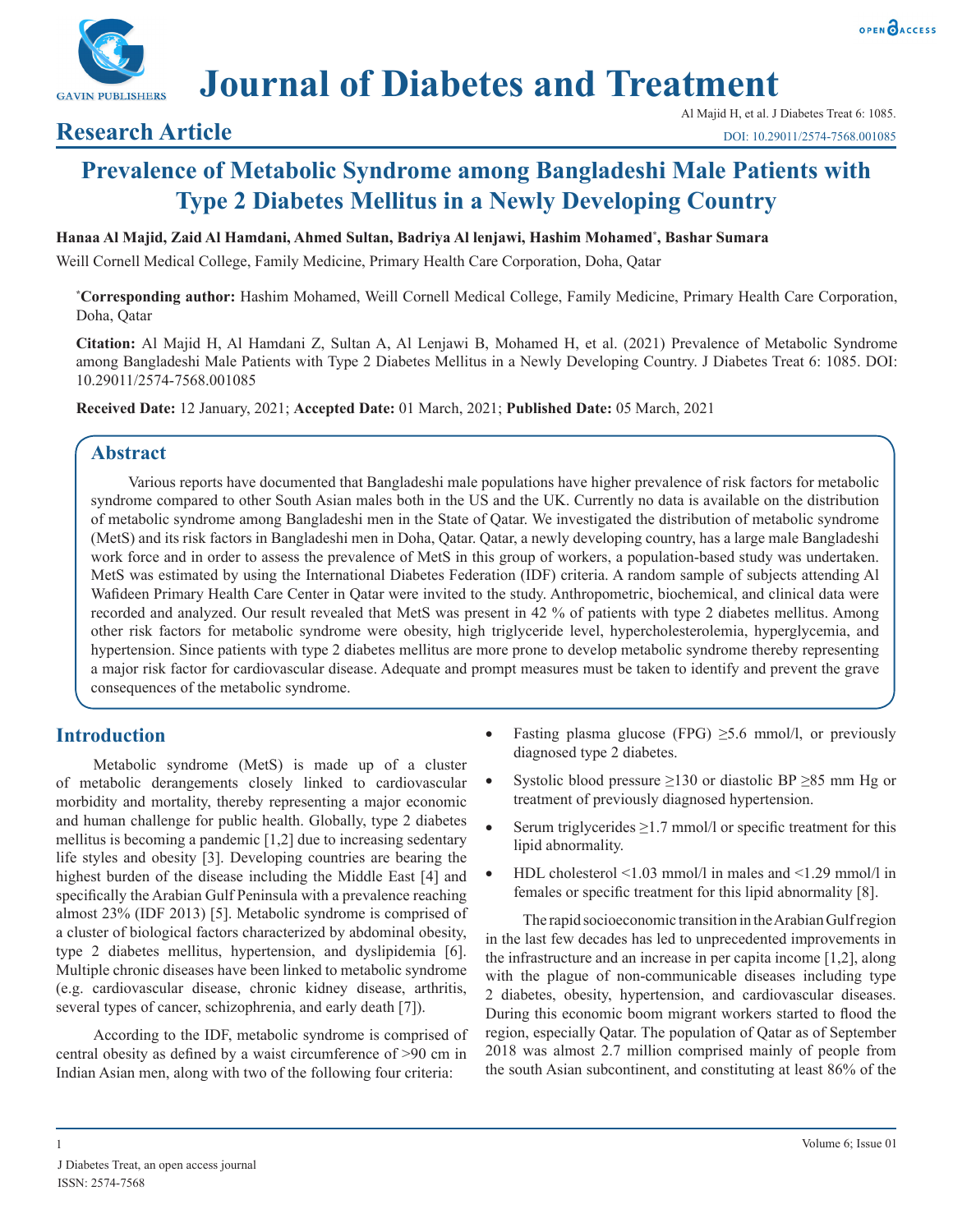total population [2-5]. As of early 2017, Qatar had a Bangladeshi population of almost 260,000, second only to Nepalese at 350,000 [9].

Worldwide migrant workers are usually discriminated against when it comes to social welfare, housing, education, and health delivery. They are marginalized when it comes to health education, access to facilities and availability of health care services in countries including China [10], the European Union [11,12] and the US [13]. In the United States, migrants must acquire specific criteria (qualified and nonqualified), in order to qualify for limited federal assistance, including health benefits such as Medicaid, but only for a period of time [14]. Qatar as a newly developing country has a free health care system catering for national and expatriates alike. Expatriates only pay a nominal fee for medications up to 10% of the actual price whereas all the other health care deliveries are free of charge including investigations, vaccinations, interventions, surgeries, and hospitalization. Nonetheless, migrant workers may not utilize the health care services or the educational or preventative services due to many reasons including working (shift) hours, living in remote areas, having an external locus of control, language barriers, and cultural factors. Metabolic syndrome prevalence data for Bangladeshi male workers living in Qatar is lacking. In this population-based survey, we are aiming to assess the prevalence of metabolic syndrome among a national representative sample of adult participants of various age groups visiting primary health care clinics in Qatar.

#### **Materials and methods**

This community-based, cross-sectional study was carried out in Al Wafideen Health Center, which is located in the center of Doha, the capital city of the State of Qatar. The health center primarily caters for expatriates from south East Asia, mainly Bangladeshi people. A previously modified questionnaire utilized for Bangladeshi subjects was used in our study [20]. Socio-demographic data, diet, family history of coronary heart disease, smoking history, and physical activity were recorded. Continuous variables included age, height, and weight. Based on the nature of the majority of Bangladeshi male population being manual labor workers, we opted to keep the mean distribution of education divided into 'above' and 'at or below' secondary level of education. Income on a yearly basis was divided into 'above' and 'at or below' \$12,000.00. Family history of heart disease was considered positive if a parent or a sibling suffered from myocardial infarction. Alcohol consumption was not included in the survey as it was considered a sensitive issue in this largely Muslim population.

The study included adult male patients  $(\geq 18$  years) attending Al Wafideen Health Center after they had signed an informed consent letter followed by an overnight fast.

The sample size for the study was determined using the

following parameters: According to a previous study conducted in Bangladesh [18] the prevalence of metabolic syndrome conducted in Bangladesh was 47%, with a standardized normal distribution at 95% confidence interval, and using a margin of error of 5% the ideal number of participants needed was 384. Considering an attrition rate of 30% therefore, the required sample would be 499. High attrition rate is forecast since many of these migrant workers are on short-term contracts which means that attrition represents a high threat to the validity of the sample. Detailed subject information including demographic, socioeconomic, health, and behavioral status was collected. Various independent study variables were considered for this study including: age, educational level, alcohol consumption, smoking status, waist circumference, diagnosed hypertension or those taking medications, diagnosed with diabetes mellitus or those taking medications, taking a lipid-reducing drug, impaired/diabetic range using FBG, serum HDL, and serum TG. Recruited subjects were interviewed by a trained data collector who used the modified WHO STEP wise approach to Surveillance of non-communicable diseases-structured questionnaire. The questionnaire was first written in English, translated into the Bangladeshi language. The questionnaire had been piloted prior to inclusion in our study.

BP was measured electronically with subjects sitting, after resting for at least 5 minutes without prior smoking or coffee consumption on the day of measurement taking. Three consecutive BP readings were taken with at least 5-minute intervals in between. The mean systolic and diastolic BP readings were analyzed using the second and third readings. Blood samples along with anthropometric measurements were undertaken by a trained nurse. Waist circumference was measured halfway between the lower boundary of the last palpable rib and the iliac crest. BMI was measured by dividing the subject's weight in kilograms by their height in meters  $(kg/m<sup>2</sup>)$ . Participants had a blood specimen extracted after at least 8-hour overnight fast for FBS and lipid profiles in the Al Wafideen Health Center clinical chemistry lab. Participants' data were entered into SPSS version 16.0 (SPSS Inc., Chicago, IL, USA) for statistical analysis. In the multivariate logistic regression test, *P*<0.05 was considered a cutoff value for significant association between dependent and independent variables.

#### **Data analysis**

Frequencies and prevalence are expressed in terms of percentage. Descriptive analyses involved the mean along with standard deviations (SD) for continuous variables.

#### **Results**

Study participants' characteristics are shown in Table 1. A total cohort of 499 participants visited the Al Wafideen Primary Health Care Clinic with a mean age of 45.12 years (SD 12.9 years, range 21–71). Almost half of the participants (44.5%) attained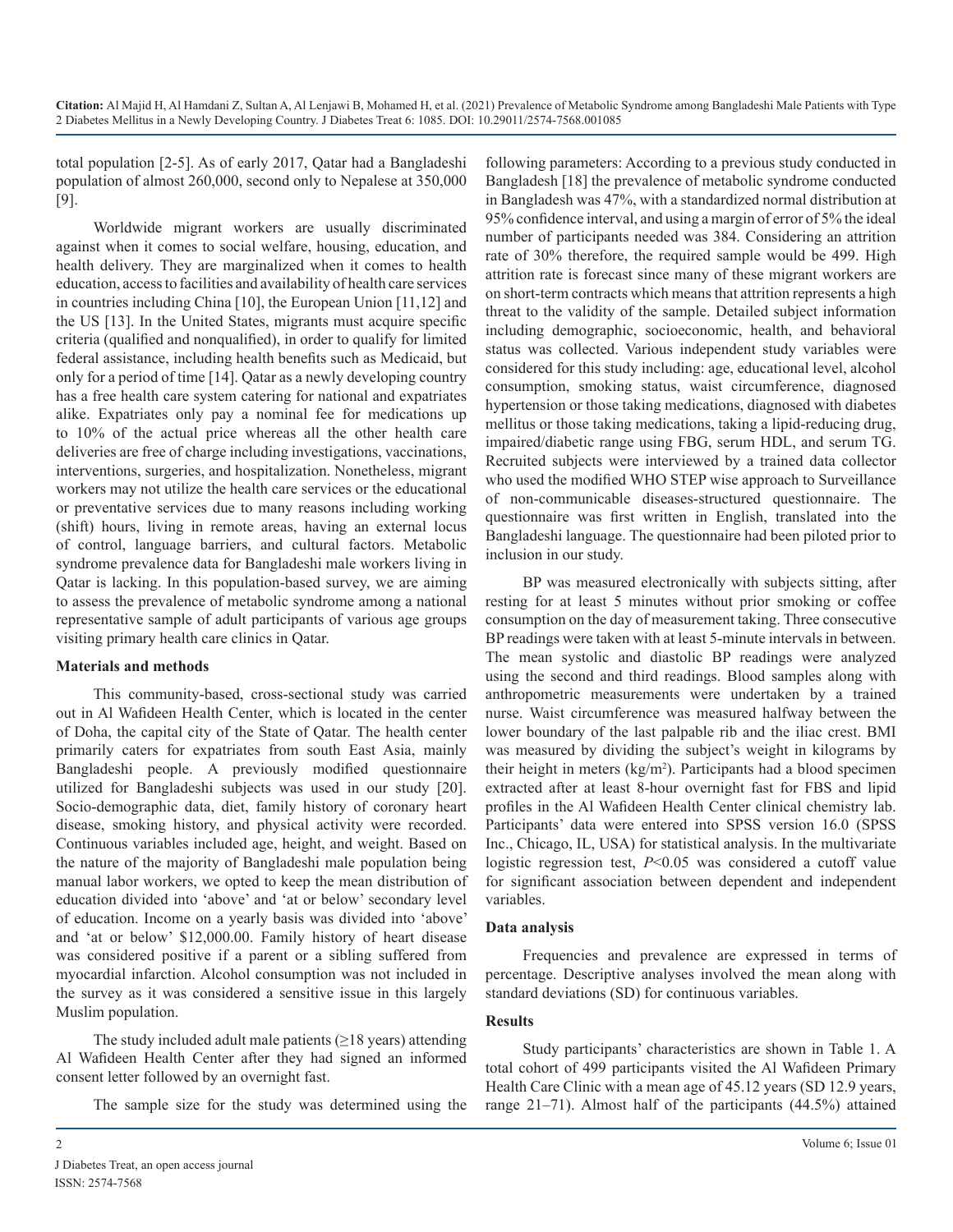**Citation:** Al Majid H, Al Hamdani Z, Sultan A, Al Lenjawi B, Mohamed H, et al. (2021) Prevalence of Metabolic Syndrome among Bangladeshi Male Patients with Type 2 Diabetes Mellitus in a Newly Developing Country. J Diabetes Treat 6: 1085. DOI: 10.29011/2574-7568.001085

a secondary education; 95.3% lived in an urban area; were of a young age group and those working in manual labor comprised 66.23% of the study population.

| <b>Variables</b>     |                    | <b>Values</b>        |
|----------------------|--------------------|----------------------|
| Cohort               | Total participants | $n=499$              |
| Mean age             | Total participants | $45.12 \pm 12.8$ yrs |
| Age group<br>(years) | $24$               | 1.26%                |
|                      | $24 - 35$          | 2.46%                |
|                      | $36 - 45$          | 17.93%               |
|                      | $46 - 55$          | 31.58%               |
|                      | $56 - 66$          | 36.57%               |
|                      | >66                | 12.18%               |
| Education            | Illiterate         | 6.25%                |
|                      | Primary school     | 25.29%               |
|                      | Secondary school   | 44.55%               |
|                      | College degree     | 9.18%                |
|                      | No response        | 16.91%               |
| Occupation           | Manual labor       | 66.23%               |
|                      | Office             | 18.36%               |
|                      | Retired            | 11.54%               |
|                      | Others             | 4.83%                |
| Residing area        | Urban              | 95.30%               |
|                      | Rural              | 4.70%                |

| Table 1: Population study characteristics. |  |
|--------------------------------------------|--|
|--------------------------------------------|--|

| <b>Risk factor</b>               | $(Mean \pm SD)$    |
|----------------------------------|--------------------|
| Body mass index $(kg/m2)$        | $30.82 \pm 5.23$   |
| Systolic blood pressure (mm Hg)  | $133.52 \pm 12.13$ |
| Diastolic blood pressure (mm Hg) | $83.85 \pm 3.56$   |
| Fasting blood glucose (mmol/l)   | $9.38 \pm 4.39$    |
| HDL cholesterol (mg/dl)          | $52.15 \pm 6.32$   |
| Triglyceride (mg/dl)             | $180.54 \pm 75.93$ |
| Total cholesterol (mg/dl)        | $166.61 \pm 55.44$ |

**Table 2:** Anthropometric, biochemical, and clinical characteristics of the study population.

Among 499 participants, 84% (n=419) showed high fasting glucose values of  $(27.0 \text{ mmol/l})$  level and 47.0% of participants were suffering from metabolic syndrome. The prevalence of metabolic syndrome increased with age and was highest among those in the 55–64 years age range (Figure 1).



Figure 1: Age-related prevalence of metabolic syndrome.

Table 3 depicts the prevalence of the various components of metabolic syndrome assessed in the study population. The prevalence of hyperglycemia was 82.04%, obesity (high BMI) was (42.22%) and hypertriglyceridemia (81.04%), high blood pressure (23.23%), and high total cholesterol levels (35.36%). None the less, hypertriglyceridemia was the major risk factor in the study population (Table 3). Factors leading to the development of metabolic syndrome are depicted in Figure 2. About 39% of the subjects suffered from the combined effect of high fasting plasma glucose, hypertriglyceridemia, and obesity, whereas 24% of the study population was affected the presence of the four components.



Figure 2: Prevalence of risk factors for metabolic syndrome.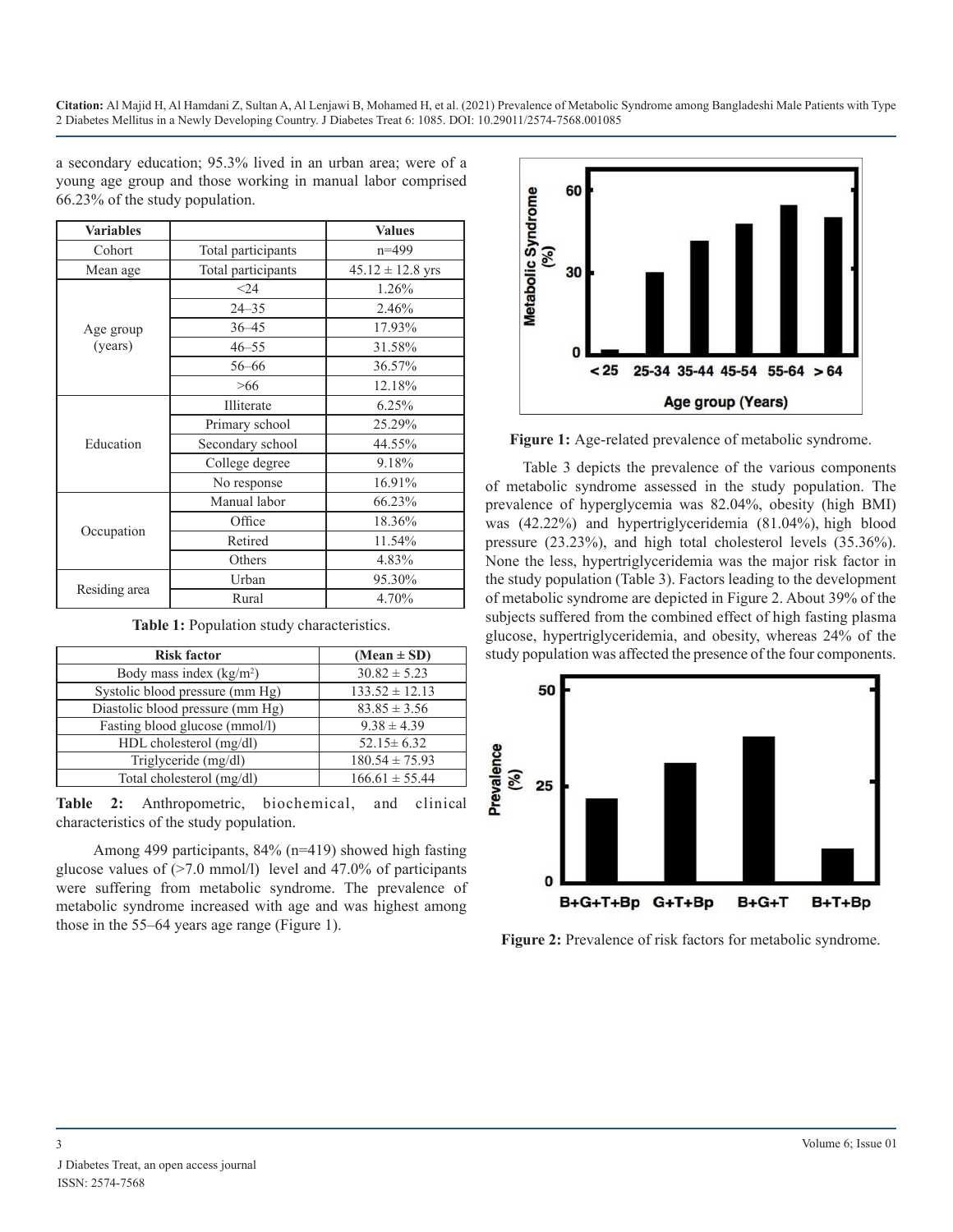The percentages of prevalence of various elements leading to the development of metabolic syndrome were estimated. Where G  $=$  high fasting plasma glucose, B  $=$  high BMI value, T  $=$  high levels of triglycerides, Bp = high blood pressure.

| <b>Components</b>            | Subjects $(\% )$ |
|------------------------------|------------------|
| High BMI                     | 42.22            |
| High fasting plasma glucose  | 82.04            |
| High blood pressure          | 23.23            |
| Hypertriglyceridemia         | 81.04            |
| Hypercholesterolemia (Total) | 35.36            |

**Table 3:** Prevalence of different components of metabolic syndrome.

## **Discussion**

To the best of our knowledge, our study is the first of its kind in the Middle East in assessing the prevalence of metabolic syndrome among Bangladeshi male patients. This data revealed a high percentage of metabolic syndrome among male Bangladeshi subjects with T2DM living in Qatar. According to our findings the prevalence of metabolic syndrome among Bangladeshi male patients with type 2 diabetes living in Qatar was about 42%, which is two-fold greater than the prevalence for those living Bangladesh being estimated at around 19% [13]. Similar to our findings, the prevalence of metabolic syndrome among male immigrant Bangladeshi subjects in the USA was 38% [17]. This high prevalence of metabolic syndrome in our study can be attributed to many factors including a high calorific diet consisting of heavily dense staple which is fried rice with Ghee ( butter) and or fried vegetables in Ghee and consumption of three main meals consisting of rice and oil as the main ingredient. Secondly, Qatar being an affluent country in the Middle East provides buses and cars as means of transport for laborers and office workers thereby a sedentary life style is encouraged indirectly and exercise is almost non-existent! Thirdly, the genetic predisposition to develop obesity among certain populations including South Asians is suggested through the 'thrifty genotype.' Neel postulated the hypothesis of the 'thrifty' [genotype](https://en.wikipedia.org/wiki/Genotype) [15] which would have been advantageous for people who had very little food to survive on since these genes would make cells store energy to survive at times of food scarcity. However, nowadays where there is a constant abundance of food, this genotype led to obesity and consequently more prevalence of type 2 diabetes. Fourthly, body fat distribution differs in southern Asians compared to their European (Anglo-Saxons) and African counterparts due to reduced lower limb fat compartments and more developed metabolically active compartments (upper body) [16]. Finally, the composition of the diet in Qatar and the US among Bangladeshi immigrant is rich in saturated fat, refined rice and consumed almost three times daily be it mixed with fried starchy vegetables such as potato or mixed with meat and chicken [17],

thereby when coupled with a sedentary life style predisposes them to develop metabolic syndrome.

Our data revealed that the prevalence of metabolic syndrome increased with age but declined slightly after the age of 65, consistent with findings reported in Bangladesh [18] and India [16]. This could be due to the fact that some of the aging population may suffer from depression and or co-morbid conditions there by affecting their appetite and hence their food intake or it might be due to poor response by subjects over 65 years age leading to a lower prevalence of metabolic syndrome in this age group. The prevalence of obesity in this study was estimated as 42.22%, high triglyceride levels at 81%, cholesterol level at 35.36% and hypertension at 23.23%. Individual elements of metabolic syndrome are well established risk factors leading to cardiovascular morbidity and mortality. Furthermore, a fivefold increase in cardiovascular risk is established among adult subjects with type 2 diabetes and metabolic syndrome independent of glycated hemoglobin (HbA1c), of age, sex, and smoking status [20]. Therefore, it is imperative that all efforts should be geared toward preventing or reducing the incidence of metabolic syndrome which includes aggressive medical therapy, assessing compliance with medications, provision of medications at cost price, the inclusion of culturally sensitive educational programs [21] in the routine follow-up of patients with type 2 diabetes, work-related activities as well as environmental changes including health promoting schools and colleges, traffic congestion charges, pedestrian alleys, and increasing taxes on simple carbohydrates.

## **Limitations**

Our data has a few limitations. Firstly, a comparative group of another ethnicity is needed to see if the same factors are prevalent in both groups. Secondly, medications were not accounted for including oral hypoglycemic agents and/or insulin or other injectable medications, statins, and antihypertensives. Thirdly, co-morbid conditions were not recorded in our study.

## **Conclusion**

The study revealed that metabolic syndrome is common among the adult male Bangladeshi population living in the State of Qatar. Adequate measures to reduce, identify and control the metabolic syndrome among this population is of great importance since patients with type 2 diabetes are prone to cardiovascular morbidity and mortality.

#### **Ethical considerations**

Ethical approval was obtained from the Primary Health Care Corporation Research Review Board. Participants' confidentiality was maintained throughout the study and a written oral informed consent was distributed among participants and obtained before inclusion in the study.